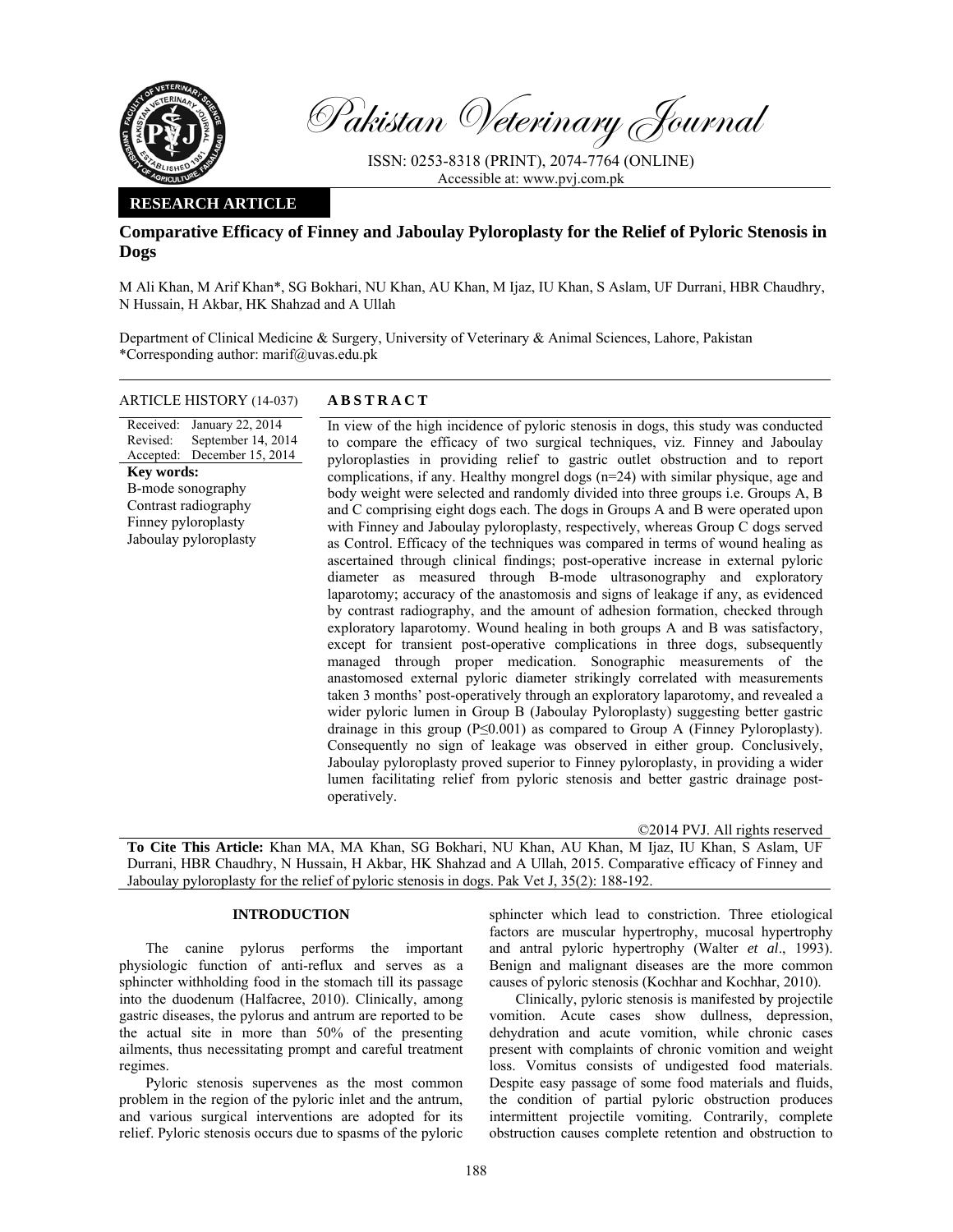the passage of food materials into the duodenum, and hence, produces the clinical symptoms of a fluid-filled distended stomach (Halfacree, 2010).

Various surgical techniques have been applied for the relief of pyloric stenosis. These include pylorotomy (Fredet-Ramsted procedure), YU Advancement Pyloroplasty (Ueno *et al*., 2009), Transverse Pyloroplasty (Heineke-Mikulicz procedure), Bilroth I and Bilroth II (Lipof *et al*., 2006), Finney pyloroplasty (Sánchez-Margallo *et al*., 2007) and Jaboulay pyloroplasty (Suradom, 2008). Furthermore, pyloric surgery is importantly recommended as the ultimate treatment for the peptic ulcer disease and hypertrophic pylorus-induced stenosis, when endoscopic balloon-dilation technique fails to resolve the problem. However, the feasibility of the surgical technique for the relief of pyloric stenosis depends upon the cause of the obstruction and its location (Hoya *et al*., 2009).

Among the various surgical repair methods, Finney pyloroplasty, Heineke-Mikulicz and Jaboulay pyloroplasty are currently documented as valuable techniques for gastric drainage in gastric outflow obstruction (Søreide *et al*., 2006). This project was thus aimed towards investigation into currently used techniques of Finney and Jaboulay pyloroplasty, in order to opt for a more efficacious surgical technique for relief of pyloric stenosis in dogs.

#### **MATERIALS AND METHODS**

**Selection of dogs and group allocation:** After approval by the Animal Ethical Committee, 24 adult healthy mongrel dogs were selected, acclimatized and randomly divided into three groups viz., Groups A, B and C, comprising 8 dogs each. Group A dogs 1-8 were allocated for Finney pyloroplasty, Group B dogs 9-16, for Jaboulay pyloroplasty, while Group C dogs 17-24, served as Control.

**Surgical Intervention:** The dogs were sedated using injection atropine sulphate  $\omega$  0.03 mg/kg (Atrostar<sup>®</sup>, Star Laboratories, Pakistan) and xylazine HCl  $\omega$  0.5 mg/kg (Xylaz®, Farvet, Holland), intramuscularly. Ketamine HCl (Ketasol®, Indus Pharma, Pakistan) @ 10mg/kg body weight was injected intravenously for induction (Das *et al*., 2012).

After patient positioning, scrubbing and draping of surgical site, the skin was incised from the xiphoid cartilage to the umbilicus and the abdominal cavity was opened after an incision into the linea alba. The pylorus was extracted out with hocking fingers. Stay sutures were applied to hold the organs in position. The external diameter of the pylorus was measured. Subsequently, the two surgical techniques were applied (Fig. 1) as follows:

**Finney Pyloroplasty (Group A):** An inverted U-shaped incision, 10 cm in length, was given from the descending duodenum to the pyloric canal and antrum. Edges of the lower side of the incision were closed with simple continuous transmural suture pattern using Vicryl®, size 3/0 (Ethicon, Johnson & Johnson, Pakistan). Thereafter, edges of upper sides of the incision were closed in the same manner (Soreide *et al*., 2006). **Jaboulay Pyloroplasty (Group B):** Two, 5 cm long, parallel incisions were given on the anterior segment of duodenum and along the greater curvature of the stomach at the level of the pyloric antrum. The edges were closed similar to Group A dogs (Oida *et al*., 2011). The abdominal incision was closed in routine manner. **Control (Group C):** This group served as control with only exploratory laparotomy.

**Post-operative care and evaluation:** The surgical procedures were assessed for effectiveness of the technique in restoring gastric outlet obstruction, enlargement of external pyloric diameter and minimal post-operative complications (Imtiaz *et al*., 2012), using the following parameters:

Animals were daily observed for TPR (Temperature, Pulse and Respiration), appetite, feeding, vomition, stool, urine, pain in abdomen and wound healing, postoperatively. Contrast radiography was performed for evaluation of both surgical techniques (Sánchez-Margallo *et al*., 2005) and to detect signs of leakage if any (Fig. 2). The duodenum, pylorus and stomach were evaluated sonographically for motility, external pyloric diameter (Fig. 3), evaluation of walls and signs of leakage (Choi *et al*., 2012). After lapse of 3-month experimental period, exploratory laparotomy was performed in one dog of each group; external pyloric diameter was measured and healing assessed at surgical site.

**Statistical analysis:** Paired *t-test* was applied to analyze difference in external pyloric diameters. Means were compared for significant difference using Duncan's Multiple Range test.

#### **RESULTS**

**Physical findings:** TPR (Temperature, Pulse and Respiration) all dogs were recorded twice daily and at times of abnormal clinical findings in experimental dogs. The temperature and pulse of all dogs of group A and group B remained slightly elevated or towards the upper limit of the normal range, i.e.  $102.5 - 104$ <sup>o</sup>F and  $70 - 120$ beats/minute, respectively, during the first 60 hours postsurgery. On an average, the TPR values in Group A dogs were 39.5°C (temperature), 103beats/min (pulse), and 25/min (respiration), except dog #7, which suffered slight hypothermia (37ºC) during the first 36 hours post-surgery.

Average TPR values recorded in dogs of Group B were 40°C, 103 beats/minute, and 24/minute respiration. However, dog #18 in Group B suffered transient hypothermia, as also dog #7 of Group A. Yet, with proper treatment, both dogs recovered well and the temperature in these dogs rebounded towards the normal range as for all other dogs.

**Appetite and feeding:** All the dogs were kept on infusions for the first three days post-surgery; then, from day  $5<sup>th</sup>$  up to the 14<sup>th</sup> day, milk was given as diet; by the  $21<sup>st</sup>$  day post-surgery, liquid diet (milk) was gradually changed to a normal diet. The dogs were fed twice daily and appetite was normal in all dogs, except for dog#5 and 18, which were completely anorectic on the  $5<sup>th</sup>$  and  $7<sup>th</sup>$ days post-surgery, respectively, and hence had to be maintained on intravenous infusions on the respective days, till recovery.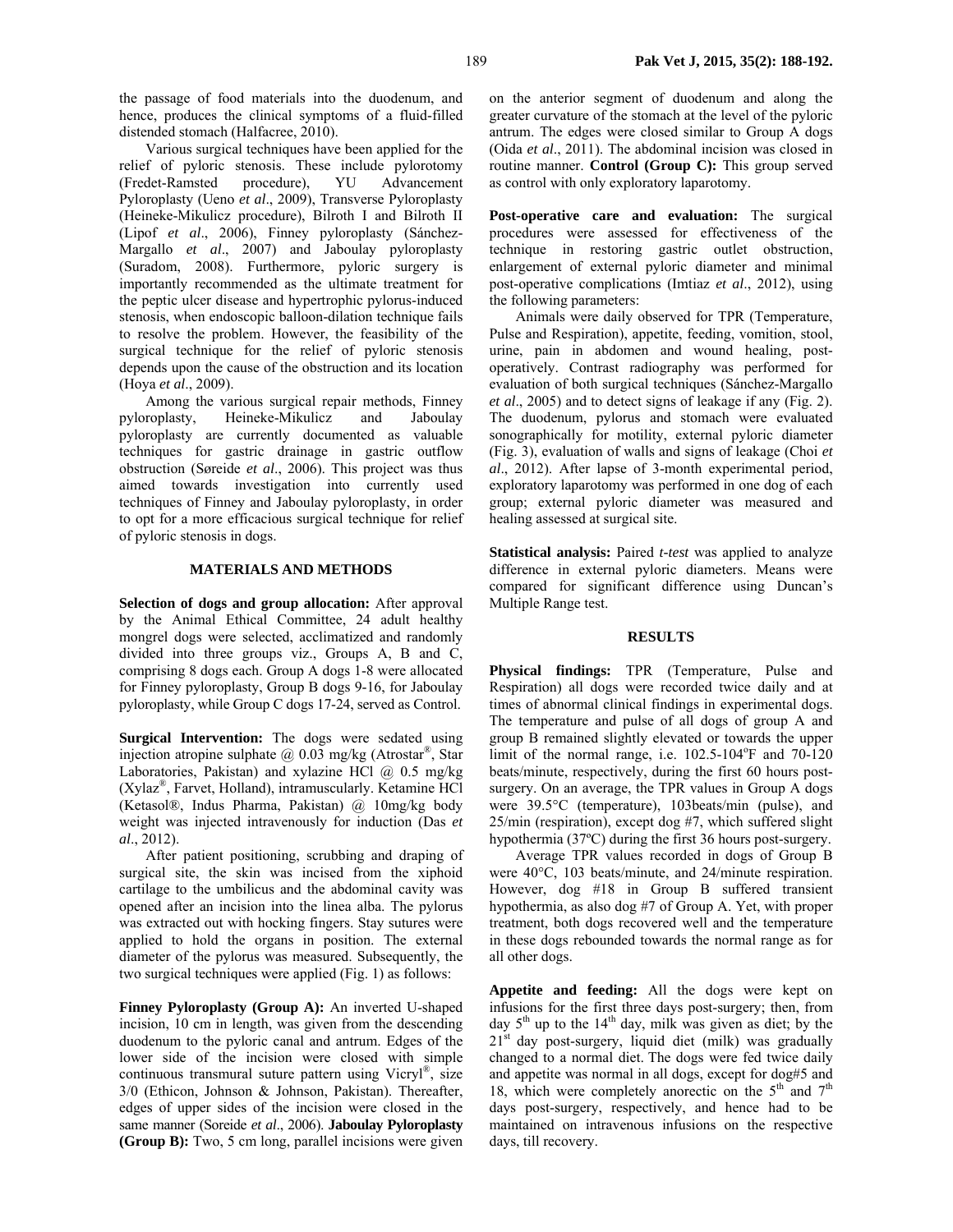

**Fig. 1:** Surgical Techniques elaborating pylorus exteriorization and suture application for Finney and Jaboulay Pyloroplasties. **A,** Exteriorization of pylorus (arrow) for pyloric surgery. **B,** Placement of stay sutures to hold the gastric antrum (white arrow head) and duodenum (white arrow) in position. **C,** Parallel incisions in gastric antrum (white arrow) and proximal duodenum (white arrow head) for Jaboulay pyloroplasty. **D,** Suturing the Parallel incisions of gastric antrum and proximal duodenum (black arrow) for making bypass in Jaboulay Pyloroplasty. **E,** Union of gastric and duodenal walls (white arrow) in Finney pyloroplasty using simple continuous suture pattern.

**Hematemesis/vomiting:** The Group A dogs # 2, 3, 5, 7 and all dogs of group B showed post-operative hematemesis only at the time of recovery from anesthesia. The condition was successfully treated by intramuscular administration of tranexamic acid [Injection Transamine®, 250 mg/mL (Hilton Pharma, Pakistan) and no recurrence was observed at any other stage in the post-operative period.

Likewise, persistent vomition was observed, 10 minutes after food intake, in dogs # 3 and #4 (Group A) and dog #9 (Group B), on days 15 and 16. The condition was successfully treated by intramuscular administration of metoclopramide [Injection Maxolon® (GlaxoSmith Kline, Pakistan)] with no recurrence noted later.

**Stool and urine examination:** The dogs in both Groups A and B were observed to pass small amount of slightly blood-tinged loose feces, the very next day after surgery. Stool volume increased and the color changed to a reddish brown on  $6<sup>th</sup>$  day of surgery and remained thus till the end of the experimental period. Only dog #7 (Group A) did not pass blood-tinged feces. Contrarily, the dogs in the Control group defecated normally. Urine color of all dogs was deep pale yellow for the first three days, and changed to light pale yellow thereafter, however on general observation, the consistency was normal.

**Abdomen pain:** Only dog # 7 (Group A) showed signs of severe abdominal pain on the  $2<sup>nd</sup>$  day, postoperatively, however, after appropriate treatment with intramuscular administration of diclofenac sodium [Injection Voren® (Continental Chemical Company, Pvt. Ltd), twice daily, the pain signs were alleviated and cured.

**Wound healing:** The wounds healed satisfactorily in all dogs however, wound healing took slightly longer than the anticipated normal time. Slight hemorrhage from the site of skin sutures was observed in dog #7 (Group A),  $\log$  #13 (Group B) and  $\log$  #21 (Group C) on day 1, postsurgically, however, this was covered through an intramuscular injection of Transamine® (Hilton Pharma, Pakistan) at a dosage of 250mg/day/dog. Dog #5 expired on fifth day, post-operatively, while all the others remained viable till the end of the experimental period without any complications.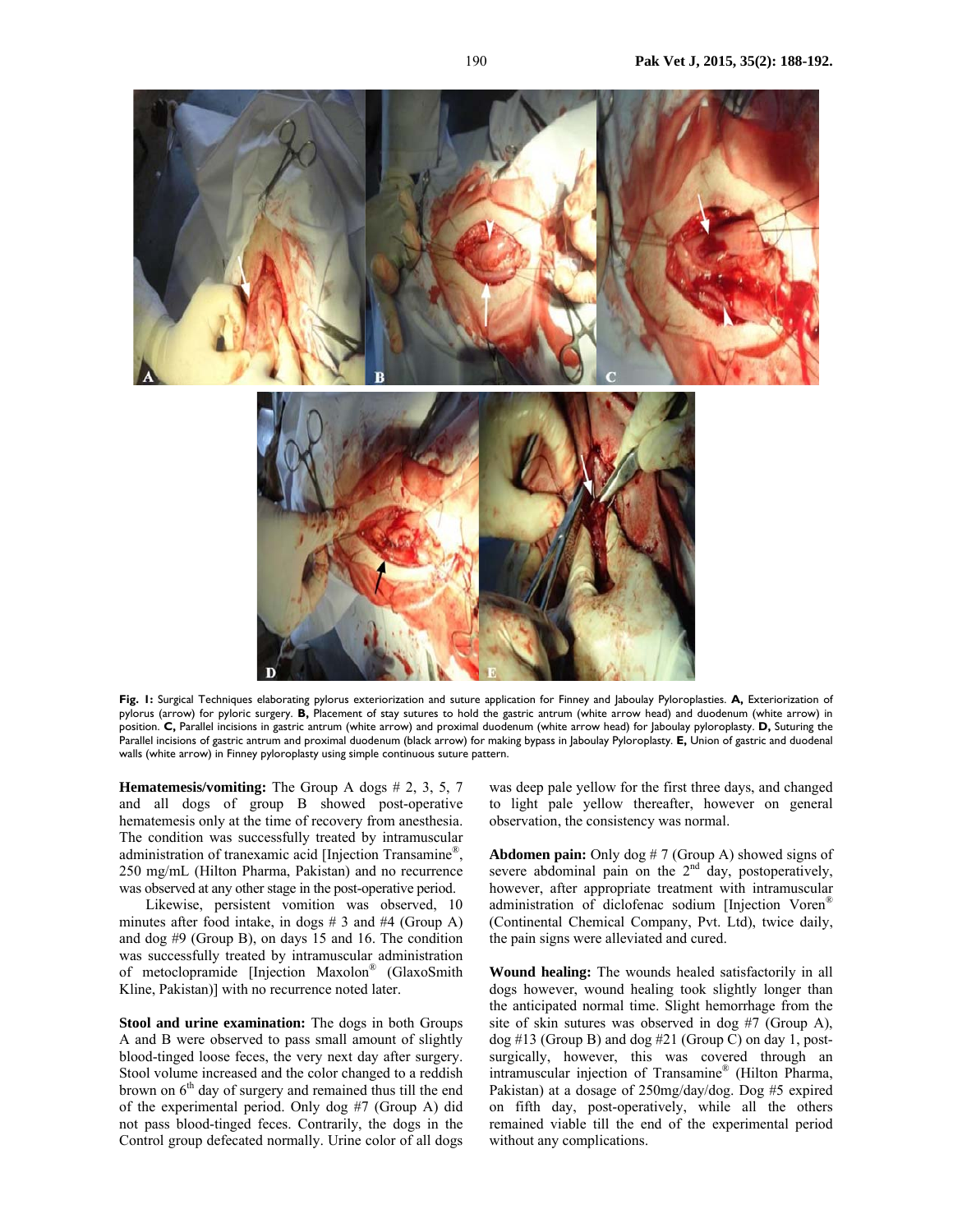**Table 1:** Difference between preoperative and postoperative external pylorus diameter (cm) in all dogs

| Group A (Finney Pyloroplasty) |                 |                 |                 | Group B (Jaboulay Pyloroplasty) |                 |                |                 | Group C (Control) |                 |                 |                  |
|-------------------------------|-----------------|-----------------|-----------------|---------------------------------|-----------------|----------------|-----------------|-------------------|-----------------|-----------------|------------------|
| $\log H$                      | Pre-OEPD        | Post-OEPD       | Diff            | $\log H$                        | Pre-OEPD        | Post-OEPD      | Diff            | $\log H$          | Pre-OEP D       | Post-OEPD       | Diff             |
|                               | 2.38            | 5.57            | 3.19            |                                 | 3.34            | 6.34           | 3.00            |                   | 3.22            | 3.21            | $-0.01$          |
|                               | 3.02            | 5.98            | 2.96            | 10                              | 2.23            | 5.45           | 3.22            | 18                | 3.40            | 3.41            | 0.01             |
|                               | 3.02            | 6.11            | 2.91            |                                 | 3.00            | 6.25           | 3.25            | 19                | 3.2 I           | 3.21            | 0                |
| 4                             | 3.41            | 6.64            | 3.23            | 2                               | 2.94            | 6.33           | 3.39            | 20                | 3.04            | 3.00            | $-0.04$          |
|                               | 3.23            | 6.3             | 3.07            | $\overline{13}$                 | 3.22            | 6.54           | 3.32            | 21                | 3.13            | 3.14            | 0.01             |
| 6                             | 3.05            | 6.38            | 3.33            | 4                               | 3.19            | 6.36           | 3.17            | 22                | 3.28            | 3.28            | 0                |
|                               | 3.33            | Died            |                 | 15                              | 3.03            | 6.17           | 3.I4            | 23                | 3.38            | 3.40            | 0.02             |
| 8                             | 3.30            | 6.81            | 3.5 I           | 16                              | 3.15            | 6.58           | 3.43            | 24                | 2.99            | 3.01            | 0.02             |
| Mean+SE                       | $3.12 \pm 0.12$ | $6.26 \pm 0.79$ | $3.17 \pm 0.40$ | $\overline{\phantom{0}}$        | $3.00 \pm 0.12$ | $6.2 \pm 0.12$ | $3.24 \pm 0.05$ |                   | $3.21 \pm 0.05$ | $3.21 \pm 0.06$ | $0.001 \pm 0.01$ |
| t-value                       |                 | 2.40            |                 |                                 |                 | 78.987         |                 |                   |                 | 0.367           |                  |
| P-value                       | 0.05            |                 |                 |                                 | 0.0001          |                |                 |                   | 0.72            |                 |                  |

Pre-OEPD=Preoperative external pyloric diameter; Post-OEPD=Postoperative external pyloric diameter; Diff: Difference. The paired sample t-test was applied to compare the pre-operative and post-operative external pyloric diameters. In comparison with Group A (P≤0.05), Group B (t value: 65.27; P=0.0001) showed a highly significant increase in luminal diameter between pre and post pyloric surgery, thus emphasizing better efficacy of Jaboulay Pyloroplasty.



**Fig. 2:** Contrast Radiography of the stomach and upper GIT using oral Barium Sulphate suspension (concentration adjusted to 56 g/ dL and dosed @ 8 mL/ kg body weight) to rule out post-operative complication of leakage in operated dogs. (The white arrow indicates the passage of Contrast material through the intestinal tract without any sign of leakage).



**Fig. 3:** B-Mode Sonographic measurement (white arrow) of External Pyloric Diameter (the white cursor mark shows the reading taken). A convex 5.0 MHz transducer was used in this case. Pre-operative external pyloric diameter in this dog measured 3.04 cm.

**Radiographic findings:** Each dog was radiographed first through a survey radiograph and then with a contrast, using Barium sulphate suspension at a concentration of 56 grams per/dl, and dosed at the rate of 8ml suspension/kg live body weight of the animal. Both, dorsal and right lateral recumbent views were taken. The shadow of barium sulphate was present in pyloric region as well as in duodenum which showed patency of the passage. The results of radiography were quite satisfactory in all dogs of Groups A and B, with no signs of leakage in any dog (Fig. 2).

**Ultrasonographic findings:** All the dogs were kept offfeed for 12 hours; prior to ultrasonography, an average of 240 mL of clean drinking water was administered through the nasogastric tube for better visualization of the stomach, pylorus and duodenum. B-mode sonography was used to evaluate gastric motility, external pyloric diameters, evaluation of the wall structure and signs of leakage, if any (Fig. 3).

**Postoperative exploratory laparotomy:** After lapse of the 3-month experimental period, exploratory laparotomy was performed in one dog of each group. During this procedure, the external pylorus diameter was re-measured (Table 1). Furthermore, the surgical site was also evaluated for leakage, bleeding, infection, wound dehiscence, stricture or perforation at the pyloroplasty site. None of the animal showed any abnormality; healing was normal. There was no leakage and no bile staining of abdominal cavity. The laparotomy incision was closed thereafter, as routine.

## **DISCUSSION**

Obstruction to the outflow of gastric contents into the duodenum is not an uncommon problem in dogs (Abel et al., 2002) and pyloric stenosis supervenes as the most significant problem in the region of the canine pylorus and pyloric antrum. In this condition, the passage between the stomach and the small intestine becomes narrowed down, a major etiological factor documented to be the lack the receptors sensitive for nitric oxide, which otherwise stimulate pyloric muscle relaxation. Hence, due to lack of the specific receptors, the pyloric muscles remain contracted. With the passage of time the condition further aggravates and pyloric muscles become thicker and larger, hence culminating in pyloric stenosis. The condition is frequently encountered in toy breeds and affected animals consequently develop chronic hypertrophic gastropathy (Walter *et al*., 1993; Leib *et al*., 1993).